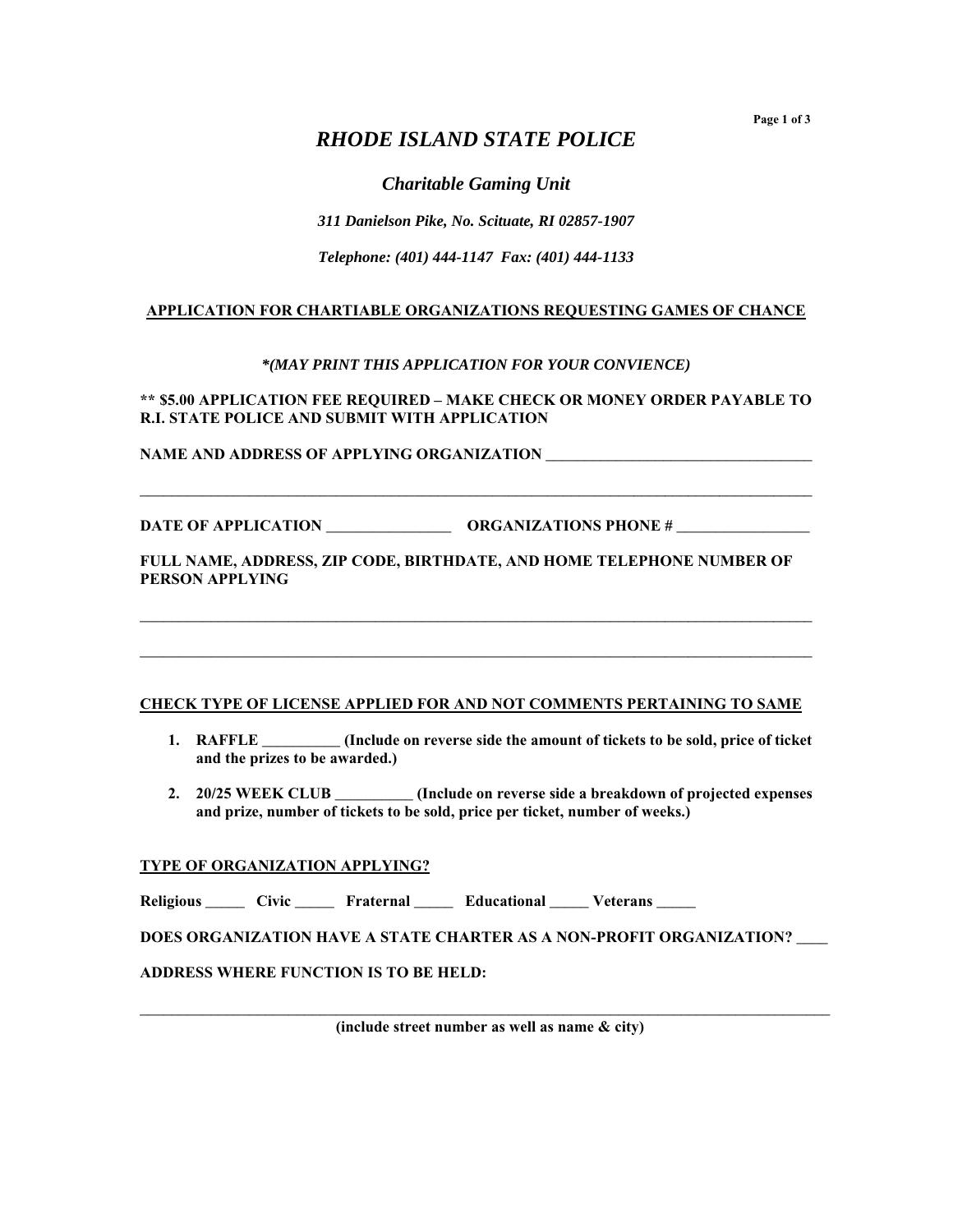**Page 2 of 3**

| DATE(S) OF FUNCTION: From     | T`o                                                                                 |
|-------------------------------|-------------------------------------------------------------------------------------|
| TIME OF DAY OF FUNCTION: From | T`0-                                                                                |
|                               | LIST DISTRIBUTION OF PROCEEDS FROM EVENT (Please be specific – must be for charity) |
|                               |                                                                                     |

**\_\_\_\_\_\_\_\_\_\_\_\_\_\_\_\_\_\_\_\_\_\_\_\_\_\_\_\_\_\_\_\_\_\_\_\_\_\_\_\_\_\_\_\_\_\_\_\_\_\_\_\_\_\_\_\_\_\_\_\_\_\_\_\_\_\_\_\_\_\_\_\_\_\_\_\_\_\_\_\_\_\_\_\_\_\_**

#### **PLEASE LIST MEMBERS WHO WILL BE OPERATING, MANAGING, SUPERVISING, AND/OR RUNNING THE GAME OF CHANCE:**

| <b>NAME</b> | <b>ADDRESS</b> | <b>DATE</b> | <b>OF BIRTH</b> |
|-------------|----------------|-------------|-----------------|
|             |                |             |                 |
|             |                |             |                 |
|             |                |             |                 |

### **THE ORGANIZATION I AM REPRESENTING AND I, HEREAFTER REFERRED TO AS THE APPLYING ORAGANIZATION, AGREE TO ABIDE BY THE REGULATIONS SET FOURTH BELOW AND REALIZE THAT ANY DEVIATION FROM THESE REGULATIONS COULD RESULTE IN VIOLATION OF THE LAW AND PROSECUTION BY THE STATE OF R.I.**

- 1. All games of chance will be managed, supervised, operated and controlled by permanent members of the applying organization
- 2. The services of outside promoters or persons not permanent members of the applying organization will not be employed or used in any way in the managing, operating, supervising or controlling games of chance.
- 3. The applying organization will not allow outside promoters or persons not permanent members of the applying organization to become members of the applying organization for the purpose of managing, supervising, operating or controlling games of chance.
- 4. The applying organization will not seek the advise of outside promoters in the managing, supervising, operating or controlling of games of chance.
- 5. The applying organization will not knowingly allow outside promoters on the premises while the organization is preparing for, conducting or concluding this function involving games of chance.